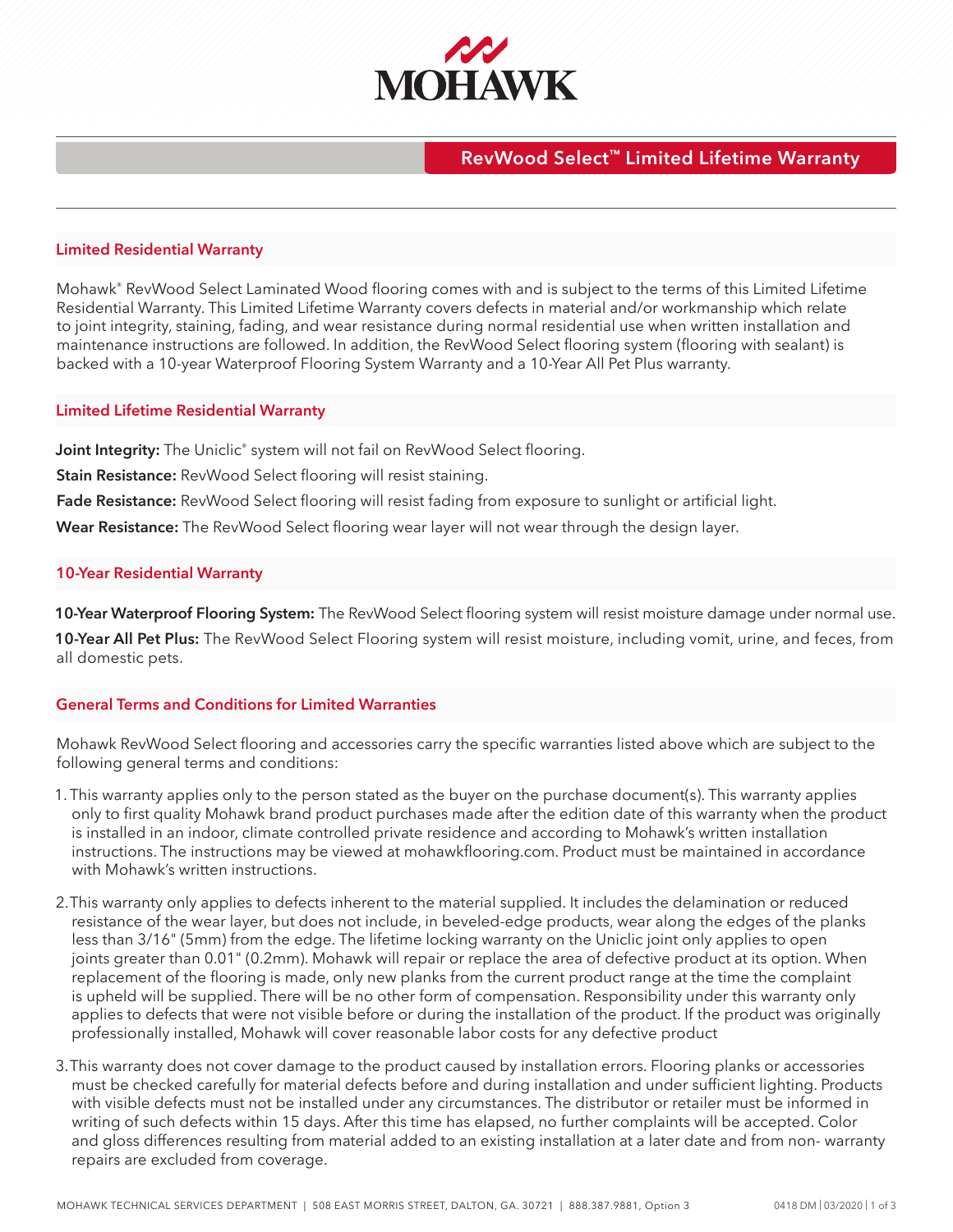

# **RevWood Select™ Limited Lifetime Warranty**

- 4.To qualify for any repair or replacement, buyer will need to provide the original dated sales receipt or other documentation to demonstrate proof of purchase.
- 5.This warranty does not apply to product that has been put to abnormal use or conditions or abused in any way, which includes but is not limited to moisture damage from plumbing, storm, or flood; damage from smoke, fire, or other casualty events; damage caused by negligence; improper alterations of the original manufactured product; damage from use of the flooring that is unreasonable considering the normal and expected uses of a laminated wood floor in a residential environment; damage of mechanical nature, severe impact or scratches (caused by dragging objects or furniture) or cutting; damage caused by water or moisture trapped beneath the floor due to improper subflooring or underlayment, including but not limited to damage from hydrostatic pressure (water or moisture under the floor that is transmitted to the surface through exerted pressure) or other conditions that result in water or moisture beneath the floor; or damage caused by moisture left on the floor around the wall base, transitions, and trims. The Limited Lifetime and 10-Year Waterproof Flooring System warranties do not apply to damage caused by events beyond everyday household spills, including but not limited to flooding, standing water, leaking pipes, mechanical, failures or appliance leaks. The damage to the product must be evident, measuring per product unit (plank, accessory, etc.) at least 1.40 square centimeters or 0.5 square inch.
- 6.A suitable mat or sufficiently large transition area at the entrance door(s) must be used to prevent sand and/or dust from damaging the flooring. Scratching during and after installation is not covered. Gloss reduction is not surface wear. The feet of furniture must always be covered with appropriate protective material. Chairs, sofas, or furniture with castors must be fitted with soft rubber wheels, or an adequate protective mat or protective castor cups must be put under this furniture.
- 7. This warranty does not apply to damage from exposure to extreme heat, dryness, or stains as a result of chemical or industrial products (other than recommended cleaning products). The flooring may not be installed in damp and/ or humid areas, in extremely dry areas, or areas where there are extremely high temperatures (such as saunas or swimming pool areas).
- 8.Pro Ration of Warranty Period: The Limited Lifetime Residential warranty and 10-Year Warranty periods are prorated for flooring and accessories. The prorated warranty is one that provides for a refund or credit that decreases according to a set formula as follows:

#### **Limited Lifetime Warranty Proration**

| <b>Material Proration</b>      |                                                                                   |                                                                                |                                                                                   |                                                                                   |
|--------------------------------|-----------------------------------------------------------------------------------|--------------------------------------------------------------------------------|-----------------------------------------------------------------------------------|-----------------------------------------------------------------------------------|
| LIMITED<br>LIFETIME<br>ESIDENT | 1st year 100%<br>2nd year 100%<br>3rd year 100%<br>4th year 100%<br>5th year 100% | 6th year 100%<br>7th year 90%<br>8th year 90%<br>9th year 90%<br>10th year 90% | 11th year 80%<br>12th year 70%<br>13th year 60%<br>14th year 50%<br>15th year 40% | 16th year 30%<br>17th year 25%<br>18th year 20%<br>19th year 15%<br>20th year 10% |